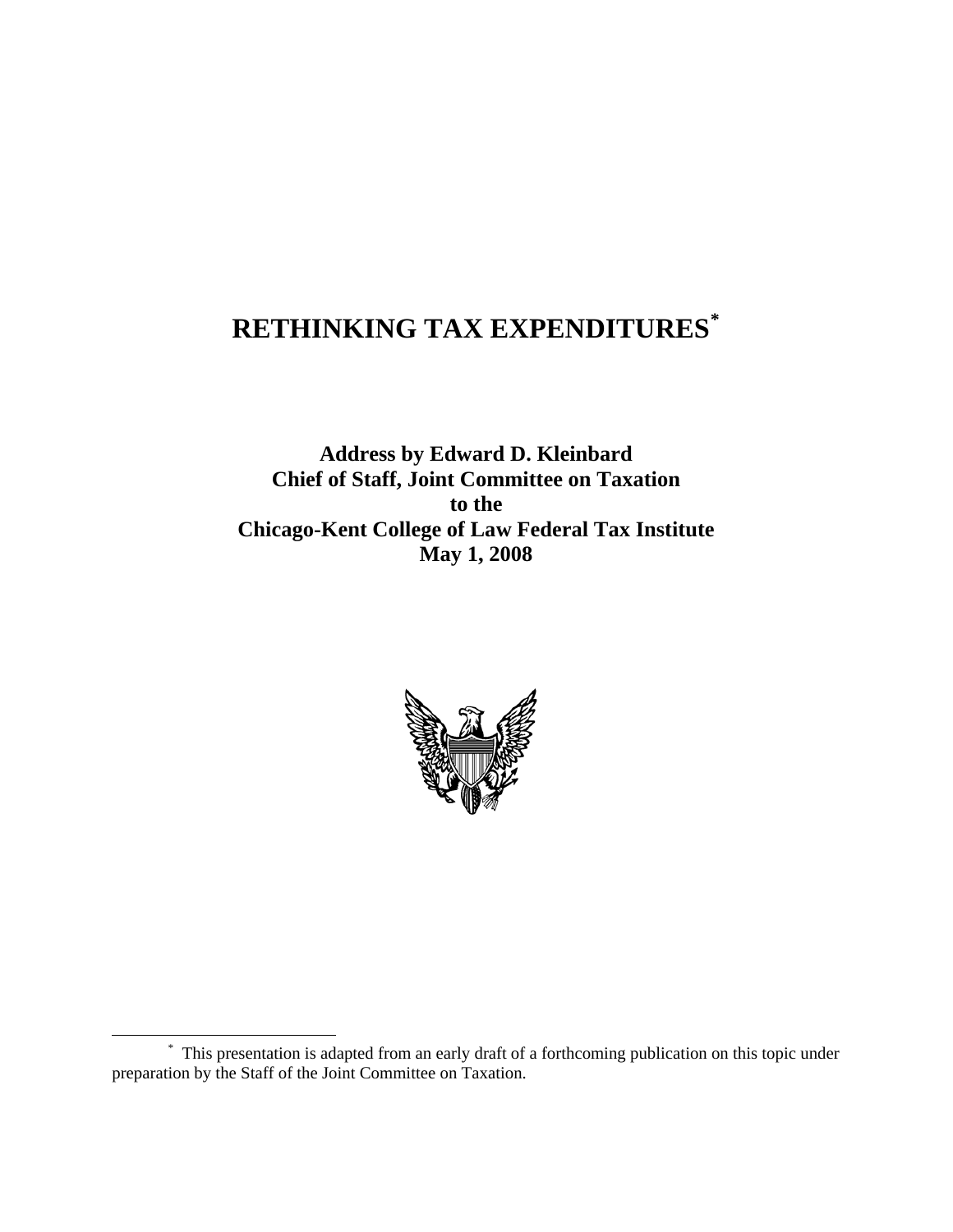### **A. Original Goals of Tax Expenditure Analysis**

In 1967, Assistant Secretary of the Treasury for Tax Policy Stanley Surrey introduced to U.S. tax policy discussions the phrase "tax expenditures." Surrey used the term to refer to provisions of the Internal Revenue Code that are deliberate departures from generally accepted concepts of net income (usually by way of special exemptions, deductions, credits or exclusions) and that affect the private economy in ways that usually are accomplished by direct government spending.<sup>[1](#page-1-0)</sup> In Surrey's view:

The federal income tax system consists really of two parts: one part comprises the structural provisions necessary to implement the income tax on individual and corporate net income; the second part comprises a system of tax expenditures under which Governmental financial assistance programs are carried out through special tax provisions rather than through direct Government expenditures. This second system is grafted on to the structure of the income tax proper; it has no basic relation to that structure and is not necessary to its operation. Instead, the system of tax expenditures provides a vast subsidy apparatus that uses the mechanics of the income tax as the method of paying the subsidies. $<sup>2</sup>$  $<sup>2</sup>$  $<sup>2</sup>$ </sup>

Surrey believed that a close analysis of tax expenditures could lead to better "expenditure control" by the Congress, through a more complete accounting for government expenditures regardless of their form, and would also be helpful in fashioning "tax reform" policies.<sup>[3](#page-1-2)</sup> Surrey's "expenditure control" theory rested on his belief that tax expenditures escaped the scrutiny applied to actual appropriations programs.

Surrey hoped that the regular publication of a "tax expenditure budget" would induce Congress to abandon narrowly-constructed tax incentives and subsidies.<sup>[4](#page-1-3)</sup> He anticipated that, once tax expenditures were identified and clearly displayed as Government spending substitutes, subsequent dissection would reveal them to be poorly targeted or inefficient, when compared either to an actual government spending program, or (in most cases) when compared to not

<span id="page-1-1"></span>2 Stanley S. Surrey, *Pathways to Tax Reform*, Cambridge, Mass.: Harvard University Press, 1973, p. 6.

<span id="page-1-2"></span>3 Excerpts from remarks before the Money Marketeers, *supra* n. 1; *see also Pathways to Tax Reform*, *supra* n.2, pp. 30-49 (describing uses of a tax expenditure budget).

<span id="page-1-3"></span>4 *See* Surrey, *The Federal Tax System--Current Activities and Future Possibilities* (speech before Boston Economic Club, May 15, 1968). Excerpts appear in: U.S. Department of the Treasury, *Annual Report of the Secretary of the Treasury on the State of the Finances for the fiscal year ended June 30, 1968*, 313 (1969).

<span id="page-1-0"></span><sup>&</sup>lt;u>1</u> Stanley S. Surrey, Excerpts from remarks before The Money Marketeers on *The U.S. Income Tax System -- the Need for a Full Accounting*, November 15, 1967, *in* United States Department of the Treasury, *Annual Report of the Secretary of the Treasury on the State of the Finances for the Fiscal Year Ended June 30, 1968*, Washington, DC: Government Printing Office, 1969, p. 322.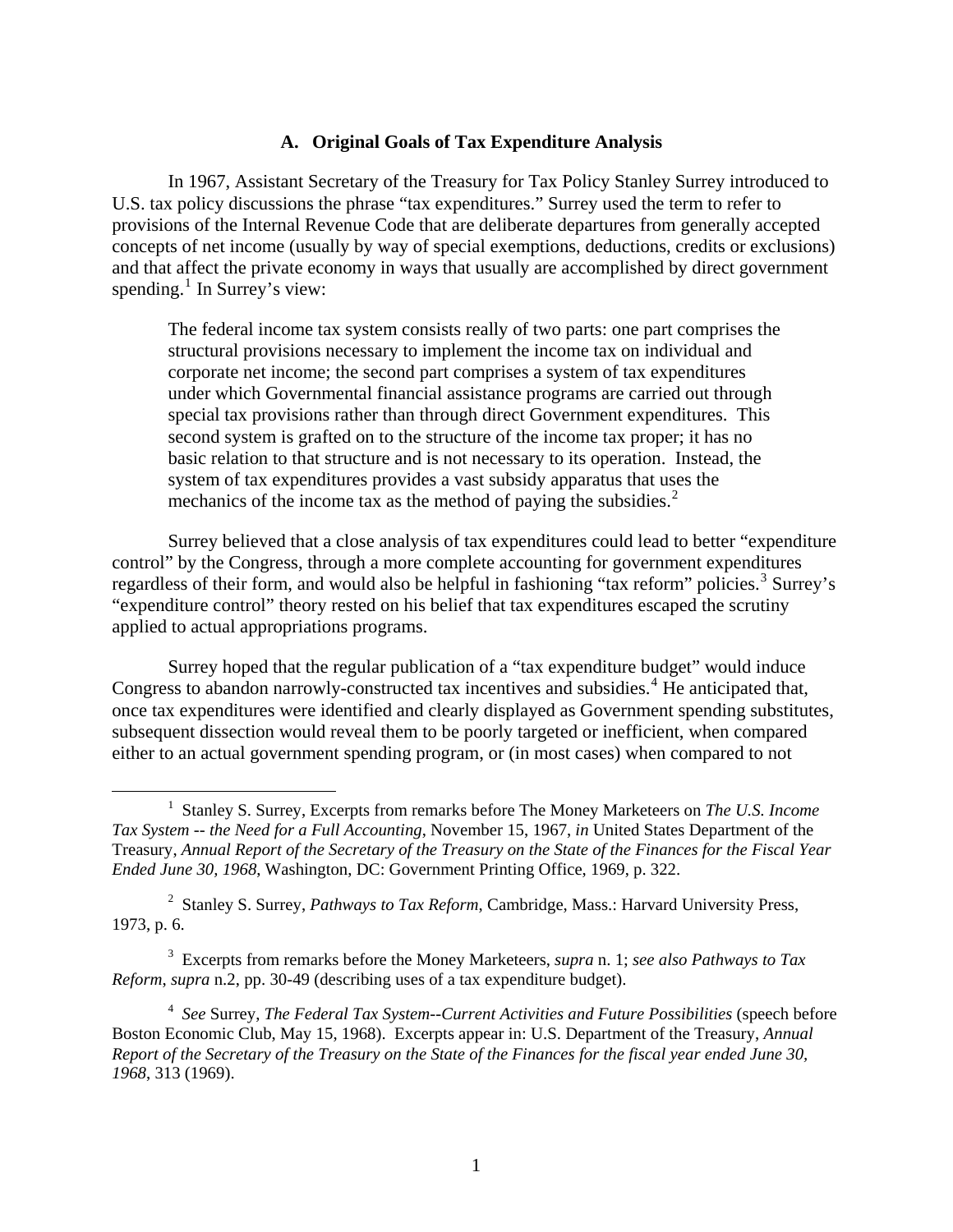expending government resources at all. In this way, the "expenditure control" agenda would be advanced.<sup>[5](#page-2-0)</sup>

Surrey also saw tax expenditure analysis as playing a vital role in tax policy debates. In particular, Surrey believed that many tax expenditures violated consensus principles of tax equity, economic efficiency or simplicity. Surrey hoped that, by rephrasing "tax incentive" proposals as "tax expenditures," and then by analyzing the equity, efficiency and simplicity consequences of those proposals as if they were spending requests, policymakers would recognize that many such proposals were inconsistent with the goal of a fair, efficient and simple income tax system.<sup>[6](#page-2-1)</sup>

In the forty years since Surrey introduced the term to U.S. tax policy discourse, policymakers have relied on tax expenditure analysis to judge the policy implications of individual tax proposals, to gauge the overall health of the Federal income tax system, and to measure the aggregate governmental resources devoted to particular policies. Since 1974, Federal law has required the Congressional Budget Office ("CBO") and the U.S. Treasury annually to publish detailed lists of tax expenditures. (In light of the traditional expertise of the Staff of the Joint Committee on Taxation ("JCT Staff") in respect of revenue matters, and a separate statutory requirement that Congress rely on JCT Staff estimates when considering the revenue effects of proposed legislation, the CBO has always relied on the JCT Staff for the production of this annual tax expenditure publication.) Other Federal organizations (e.g., the Congressional Research Service) also employ the principles of tax expenditure analysis when analyzing Federal income tax policies.

<span id="page-2-1"></span><span id="page-2-0"></span> $\frac{1}{5}$  Stanley S. Surrey and Paul R. McDaniel, *Tax Expenditures*, Cambridge, Mass., Harvard U. Press, 1985, pp. 32-37.

<sup>6</sup> *Id*., pp. 25-27, 69-98.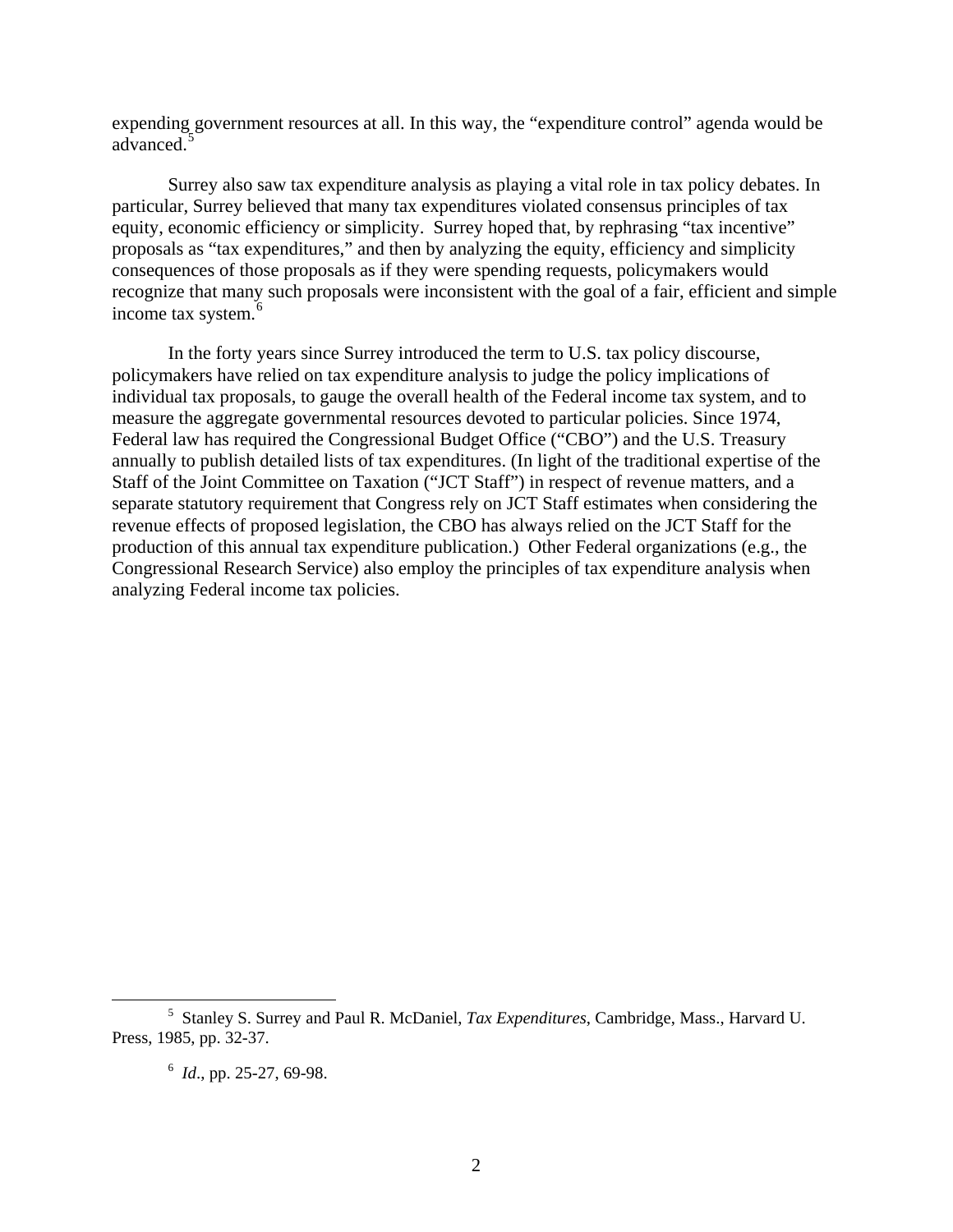#### **B. Has the Enterprise Succeeded?**

Surrey's original hope that tax expenditure analysis would have a salutary effect on budget transparency (and through that, on actual budget outlays) has not been realized, for several reasons. First, tax laws and appropriations follow completely different paths through Congress, and in particular are developed by different substantive committees. As a result, in practice one type of legislation does not substitute for the other.<sup>[7](#page-3-0)</sup> Second, many tax expenditures have vaguely similar distributional effects to those achieved through spending programs, but the two delivery systems are so different that in many cases each is a highly imperfect economic substitute for the other. Third, many commentators believe that, as budget and other pressures have made it more difficult to advance policies through the appropriations process, policymakers have wholeheartedly embraced tax expenditures as a second best means of implementing their policy agendas.

In fact, Congress's use of tax expenditures has accelerated over the years. In 1972, for example, the JCT Staff's first description of tax expenditures totaled some 60 items.<sup>[8](#page-3-1)</sup> Our 2007 pamphlet, by contrast, while employing essentially the same methodology as that of our first description 35 years earlier, listed 170 tax expenditures.<sup>[9](#page-3-2)</sup>

The importance of tax expenditures in dollar terms can be seen by comparing actual Federal discretionary outlays to the aggregate amount of tax expenditures. In fiscal 2009, the Federal government projects annual total outlays of more than \$3.1 trillion. Of this amount, roughly \$1.6 trillion will go to mandatory spending programs including Social Security, Medicare and Medicaid; \$730 billion will go to defense and national security programs; and \$260 billion will go to service the national debt. This leaves a projected \$482 billion for nondefense discretionary spending of all types.

<span id="page-3-0"></span> <sup>7</sup> *See* Emil Sunley, *Tax Expenditures in the United States: Experience and Practice*, *in Tax Expenditures—Shedding Light on Government Spending Through the Tax System* 155, 166 (Hana Pulackova Brixi, Christian M.A. Valenduc, and Zhicheg Li Swift, eds., 2004) ("I can recall only one time when Congress traded off a tax expenditure [tax deduction for adoption expenses] for a direct spending program, and that trade-off was possible only because the tax-writing committees also have jurisdiction over welfare and income support.").

<span id="page-3-1"></span><sup>8</sup> Joint Committee on Taxation, *Estimates of Federal Tax Expenditures for Calendar Years 1967 through 1971* (JCS-28-72), October 4, 1972.

<span id="page-3-2"></span><sup>9</sup> Joint Committee on Taxation, *Estimates of Federal Tax Expenditures for Fiscal Years 2007- 2011* (JCS-3-07), September 24, 2007.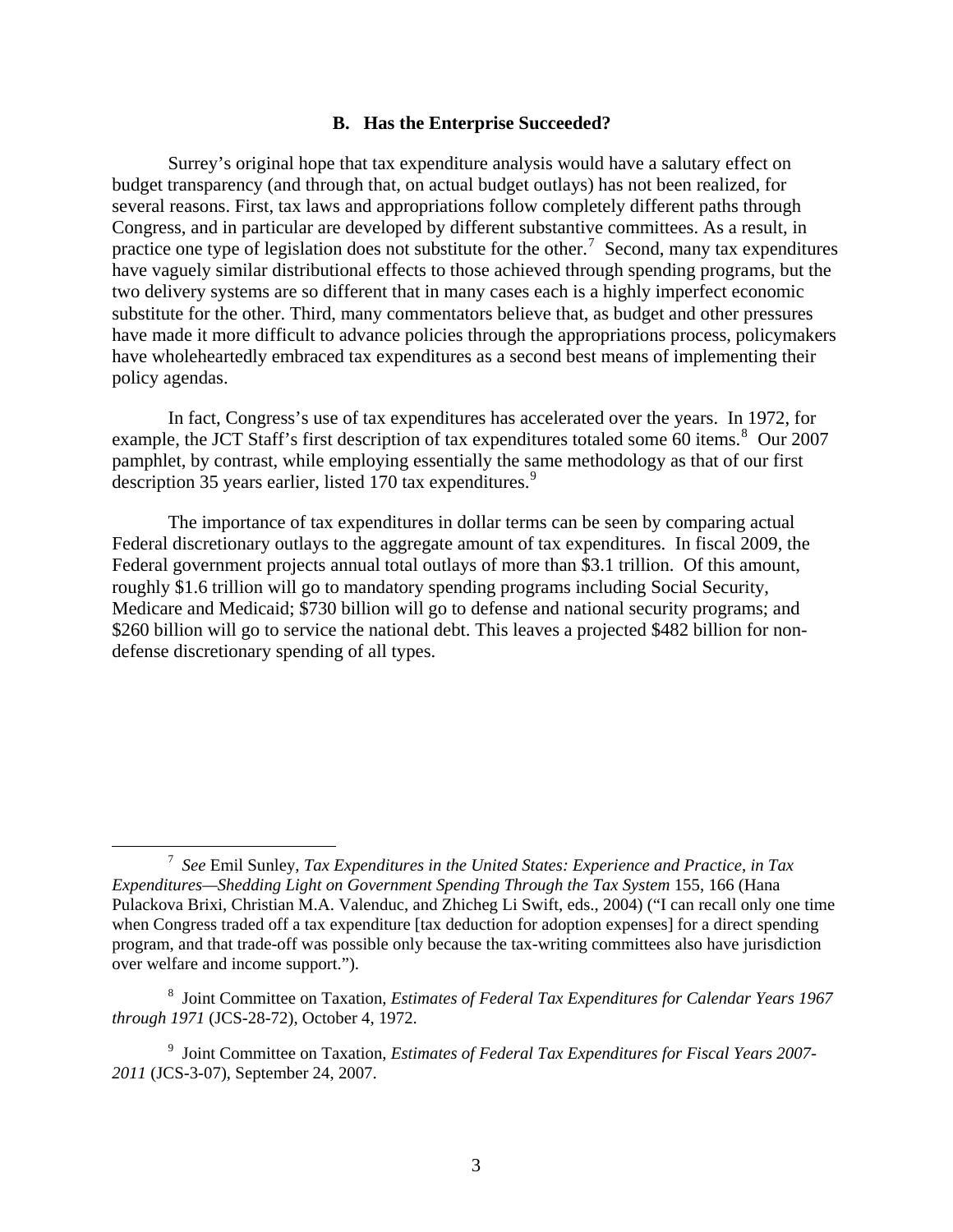

#### **FY2009 Estimated Budget Outlays by Category**

Tax expenditure calculations cannot be compared directly with these projected actual expenditures, because the tax expenditure figure calculates the nominal revenues forgone by the existence of the rule in question, not the revenues that would be raised by repealing the rule; the two are not the same because actual repeal would have behavioral consequences that would affect post-repeal revenue collections. Moreover, tax expenditures are not additive, due to behavioral and other issues. Nonetheless, an indication of the relative magnitude of tax expenditures can be ascertained from the JCT Staff estimates contained in the CBO publication *Budget Options.*[10](#page-4-0)

For fiscal year 2009, implementation of ten of these options, chosen for both quantitative importance and the degree to which they match up with the JCT Staff's most recent tax expenditure list, would increase revenue by about \$250 billion (without taking account of potential interactions between the provisions).<sup>[11](#page-4-1)</sup> Some of these options do not represent full

<sup>&</sup>lt;sup>10</sup> Congressional Budget Office Budget Options (February 2007), <http://www.cbo.gov>.

<span id="page-4-1"></span><span id="page-4-0"></span><sup>&</sup>lt;sup>11</sup> Revenue Options 7b, 8a, 10, 13, 15, 18, 23, 28, 35, and 43. These items are, respectively: repeal of the mortgage interest deduction and conversion of the mortgage interest deduction to a credit for primary residence mortgages under \$400,000; elimination of the deductions of State and local taxes; limitation on the deductions for charitable giving to amounts exceeding two percent of Adjusted Gross Income; inclusion of employer-paid premiums for income-replacement insurance in employees' taxable income; reduction in the tax exclusion for employer-paid health insurance; elimination of the child tax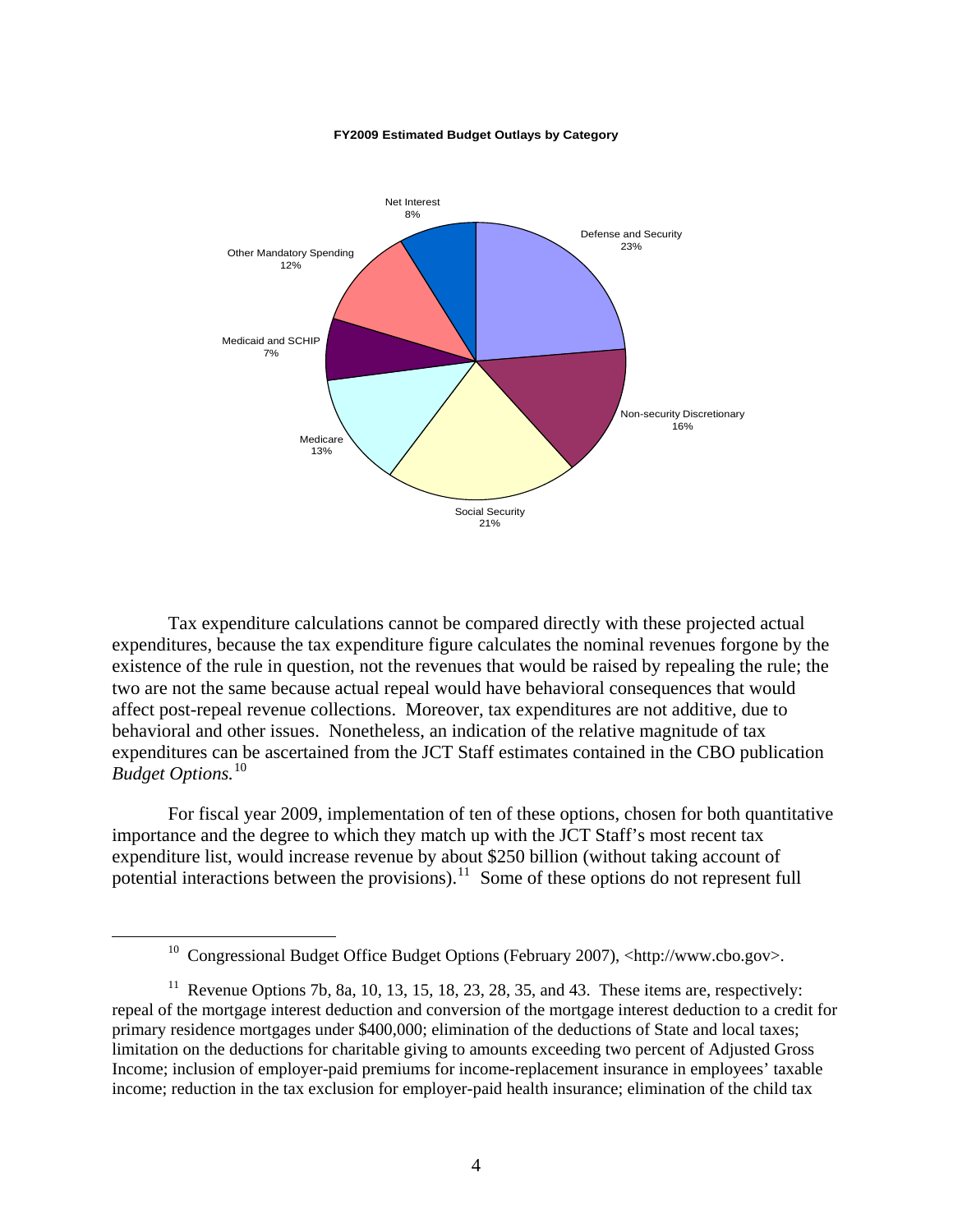repeal; for example, the CBO revenue options list includes converting the home mortgage interest deduction to a tax credit at an effective 15 percent rate for primary residence mortgages below \$400,000, but preserves the tax benefits of home mortgage interest payments to that extent. Moreover, while these ten options are among the larger revenue raisers on the CBO list, these options do not correspond strictly to the ten largest tax expenditures contained in our most recent tax expenditure pamphlet. Yet even so, they amount to more than half of all government non-defense discretionary spending. Their magnitude illustrates the enormous importance of tax expenditures today, relative to actual non-defense discretionary appropriations.

Tax expenditure analysis by itself thus has not succeeded in its first mission of "expenditure control." That does not mean, however, that tax expenditure analysis has wholly failed, but rather that its principal utility has been as a tool of tax policy and tax distributional analysis. The rhetoric of tax expenditure analysis in fact can provide a useful mechanism to judge the fairness, efficiency and simplicity consequences of many "incentive" proposals. Policymakers further look to tax expenditure analysis to provide insight into "base broadening" and similar measures.

As a result of contemporary "PAYGO" requirements, policymakers today typically pair tax expenditures against tax revenue-raising measures, rather than proposing them as a direct substitute for spending programs. In light of this reality, and the fact that tax expenditure analysis can provide a successful framework for addressing tax equity, efficiency and simplicity issues raised by a new proposal or the tax system as a whole, we believe it appropriate to proceed on the basis that tax expenditure analysis today exists primarily as a tool of tax policy, rather than budget expenditure control.

 $\overline{a}$ 

credit; repeal of the expensing of exploration and development costs for extractive industries; repeal of the deduction for domestic production activities; and elimination of the source rules exception for exports.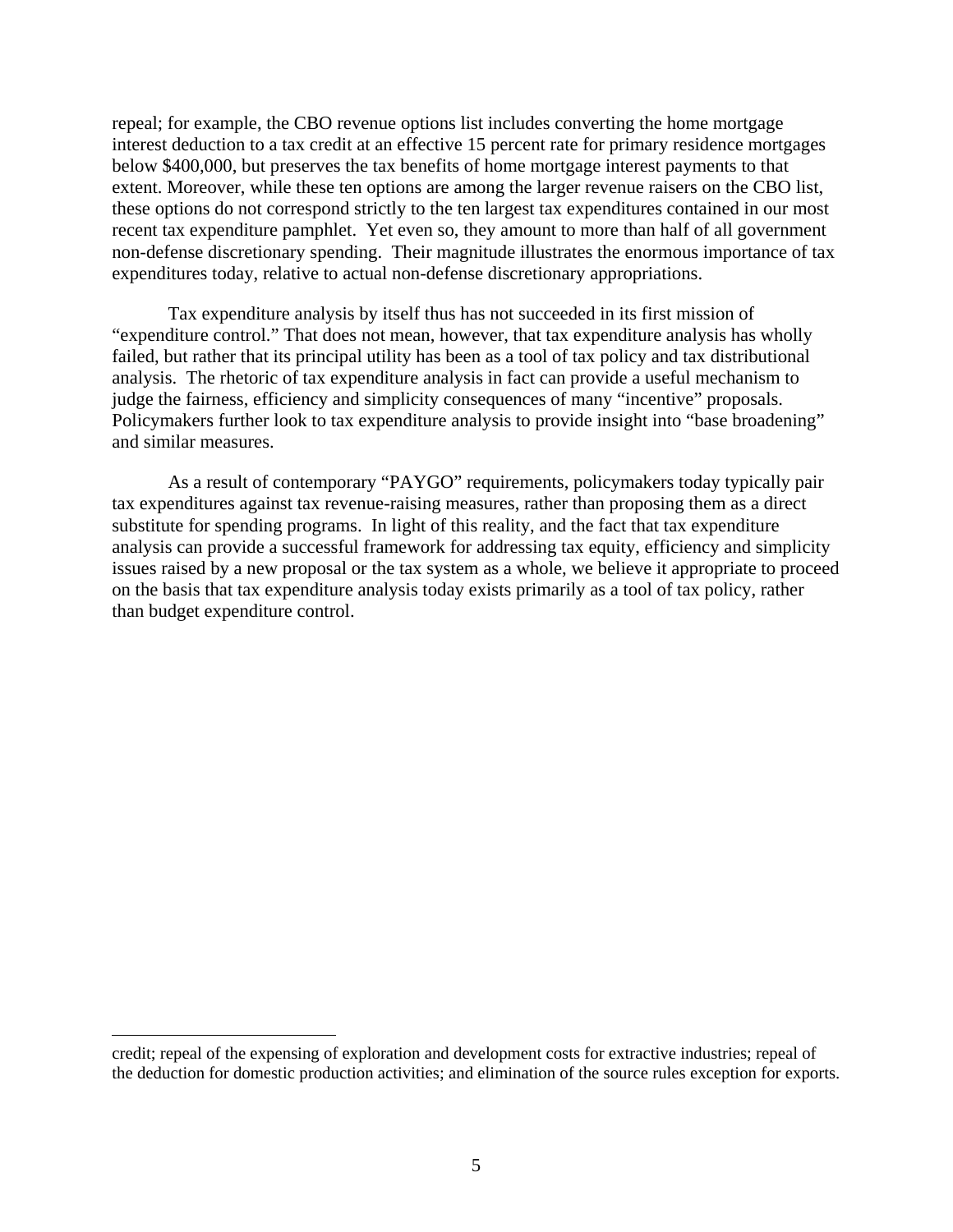#### **C. Why Revisit Tax Expenditure Analysis Now?**

As currently applied, tax expenditure analysis is less helpful to policymakers in fashioning tax policy than might otherwise be the case, because the proponents of tax expenditure analysis generally have failed to respond convincingly to the important criticisms leveled against it. Tax expenditure analysis has always been controversial, and there is today a voluminous literature criticizing its premises and implementation as a tool of tax policy.

Many tax academics and policy experts have criticized tax expenditure analysis as resting on insufficiently rigorous foundations. These critics argue that the ideal "normal" tax system from which tax expenditures are identified does not correspond to any generally accepted formal definition of net income. Some observers further view tax expenditure analysis, in the form currently implemented, as a thinly veiled agenda for a specific form of tax reform. Under this view, the normative tax system at the heart of tax expenditure analysis is not simply an analytical tool, but is also an aspirational goal of the process. Others have questioned whether tax expenditure analysis serves any purpose at all, because the doctrine appears to these critics to rest on the unexamined premise that the tax laws should be uniquely "privileged," through not being burdened by the political compromises and policy agendas reflected in appropriations legislation. Finally, some critics question the narrow focus on subsidies that are favorable to taxpayers, noting that there also are narrowly punitive provisions in the Internal Revenue Code. All these criticisms have gone largely unanswered.

The most important of these criticisms is the objection to the "normal" tax system.<sup>[12](#page-6-0)</sup> In current tax expenditure analysis, the "normal" tax plays three roles. First, it serves as the benchmark against which present law tax provisions are measured to determine whether they constitute tax expenditures. Second, the "normal" tax operates, at least in the view of some, as an implicit reproach to the current tax system, through being held up as an aspirational but achievable superior tax system. Third, the "normal" tax serves as the baseline from which to calculate the dollar magnitude of a particular tax expenditure.

The first two of these roles elevate the importance of the "normal" tax to a level it cannot support, because the "normal" tax is largely a commonsense extension (and cleansing) of current tax policies, not a rigorous tax framework developed from first principles. As a result, the "normal" tax cannot be defended from criticism as a series of ultimately idiosyncratic or pragmatic choices. If tax expenditure analysis is to enjoy broad support, it must be seen as *neutral* and *principled*; unfortunately, the "normal" tax satisfies these requirements only in the eyes of those who already believe that the "normal" tax accurately captures their personal ideal of an aspirational tax system.

To summarize, tax expenditure analysis can and should serve as an effective and neutral analytical tool for policymakers in their consideration of individual tax proposals or larger tax reforms. Its efficacy has been undercut substantially, however, by the depth and breadth of the criticisms leveled against it. Tax expenditure analysis no longer provides policymakers with

<span id="page-6-0"></span> <sup>12</sup> *See*, *e.g.*, Boris I. Bittker, *Accounting for Federal "Tax Subsidies" in the National Budget*, 22 Nat'l Tax J. 244 (1969).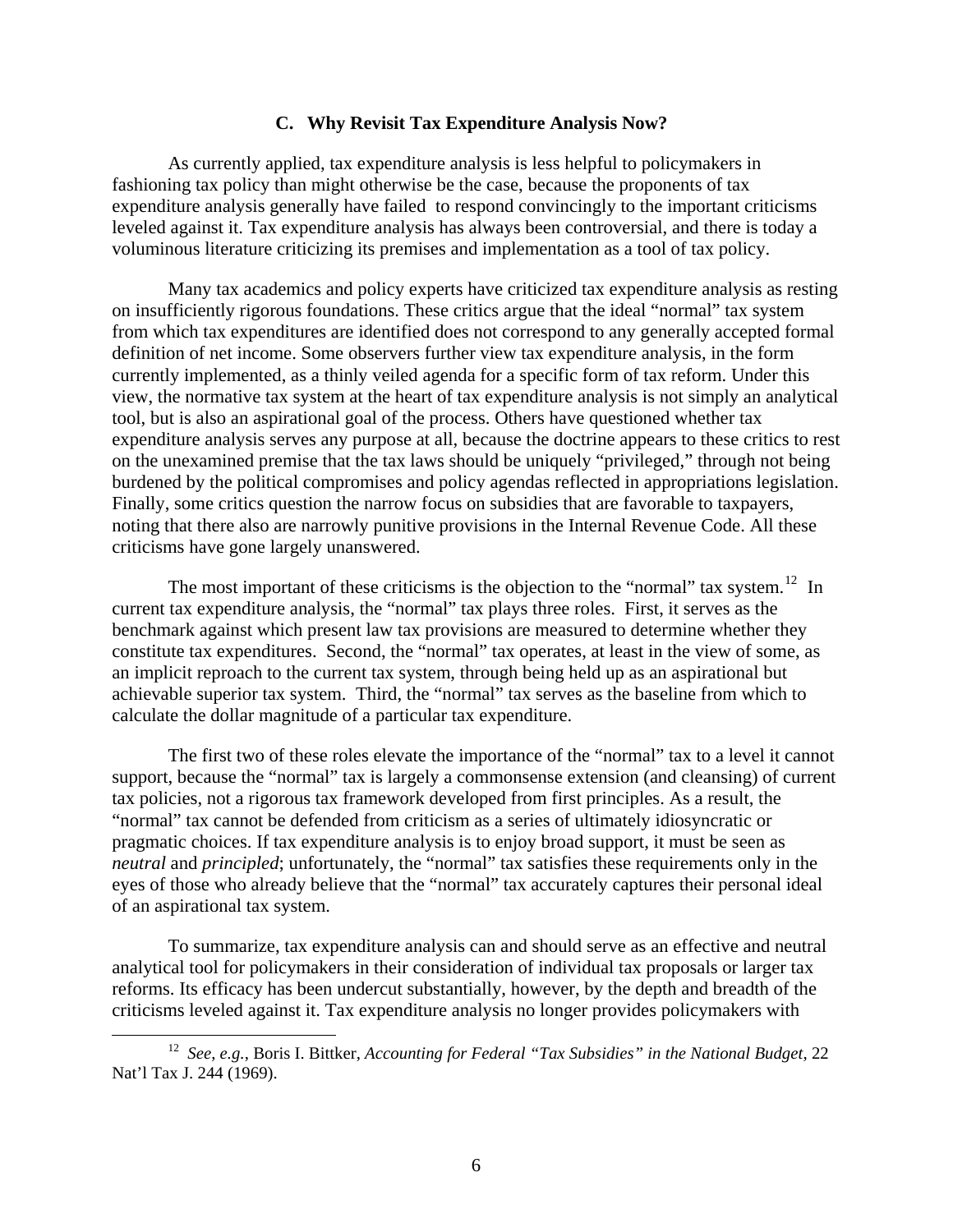credible insights into the equity, efficiency, and simplicity issues raised by a new proposal or by present law, because the premise of the analysis (the validity of the "normal" tax base) is not universally accepted. Driven off track by seemingly endless debates about what should and should not be included in the "normal" tax base, tax expenditure analysis today does not advance either of the two goals that inspired its original proponents: clarifying the aggregate size and application of government expenditures, and improving the Internal Revenue Code. The JCT Staff therefore has begun a project to rethink how best to articulate the principles of tax expenditure analysis, in order to improve the doctrine's utility to policymakers, reemphasize its neutrality, and address the concerns raised by many commentators.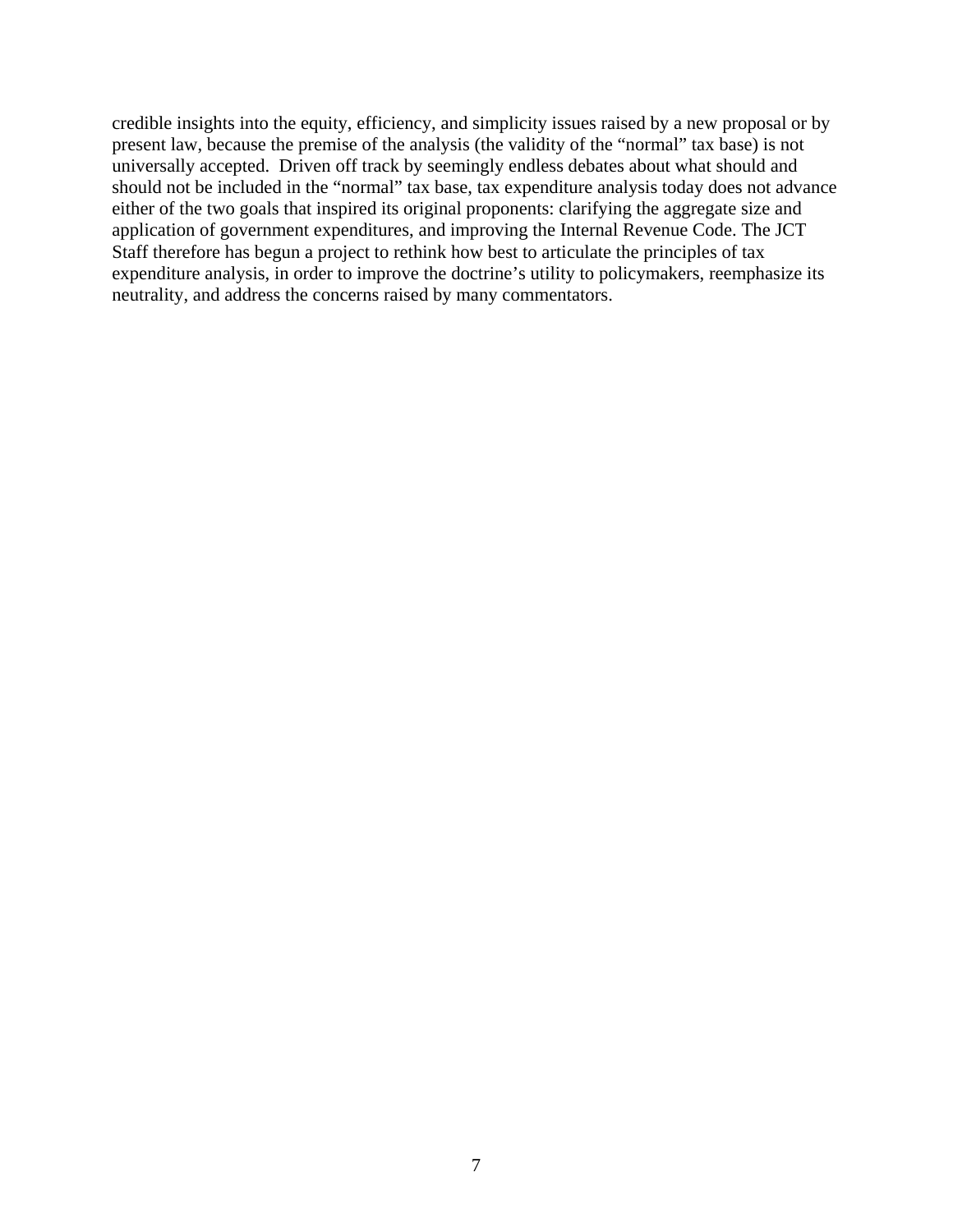#### **D. Proposed New Approach**

In a forthcoming pamphlet we will introduce a new approach to classifying tax provisions as tax expenditures. Our revised paradigm attempts in particular to respond to what we believe to be the most important consensus objections to the current articulation of tax expenditure analysis. First, in many cases, it is not possible to identify in a neutral manner the terms of the "normal" tax to which present law should be compared. Second, many observers believe that the "normal" tax has been fashioned not simply to serve as the baseline from which to identify tax expenditures but also to advocate the adoption of that "normal" tax into law, by presenting it as an aspirational but achievable tax system that is superior to the current Internal Revenue Code.

To address these concerns, the revised classification of tax expenditures divides the universe of such provisions into two main categories: tax expenditures in a narrow sense (as explained below), which we label "Tax Subsidies," and a new category that we have termed "Tax-Induced Structural Distortions." The two categories together cover much the same ground as does the current definition of tax expenditures, and in some cases extends the application of the concept further. The revised approach does so, however, without relying on a hypothetical "normal" tax to determine what constitutes a tax expenditure, and without holding up that "normal" tax as an implicit criticism of present law. The result should be a more principled and neutral approach to the issues.

Our approach to "Tax Subsidies" (that is, tax expenditures in a narrow sense) builds loosely on the work of Seymour Fiekowsky and others, by defining a "Tax Subsidy" as a specific tax provision that is deliberately inconsistent with an identifiable general rule of the present tax law (not a hypothetical "normal" tax), and that collects less revenue than does the general rule. In practice, our conception of the compilation of general rules that together comprise our baseline for identifying Tax Subsidies corresponds closely to the Treasury Department's "reference tax" baseline in its tax expenditure analyses. (We refer to the converse case, of an exception that deliberately overtaxes compared to the general rule, as a "Negative Tax Subsidy.")

The Tax Subsidy tax base is constructed by asking what constitutes the general rule, and what the exception, under actual present law. Our determination of Tax Subsidies in most cases thus is made, not by reference to an alternative and hypothetical normal tax chosen by the JCT Staff, but rather by reference to the face of the Internal Revenue Code itself (along with its legislative history and similar straightforward tools for identifying legislative intent).

Fiekowsky and others would go further than we propose to do, by classifying a tax provision as what we call a Tax Subsidy only if that provision could be replaced by a direct expenditure program in a reasonably administrable manner.<sup>[13](#page-8-0)</sup> The Treasury Department also has

<span id="page-8-0"></span><sup>&</sup>lt;sup>13</sup> Seymour Fiekowsky, *The Relation of Tax Expenditures to the Distribution of the 'Fiscal Burden'*, 2 Can. Tax'n 211, 215 (1980); *see also OMB, The Budget of the United States Government, Fiscal Year 1983 -- Special Analyses G-5* (1982); Victor Thuronyi, *Tax Expenditures: A Reassessment*, 1988 Duke L.J. 1155, 1187 (1988) (advocating a two-step classification scheme that (1) identifies a provision's significant purposes and (2) determines whether a nontax program can serve those purposes at least as well).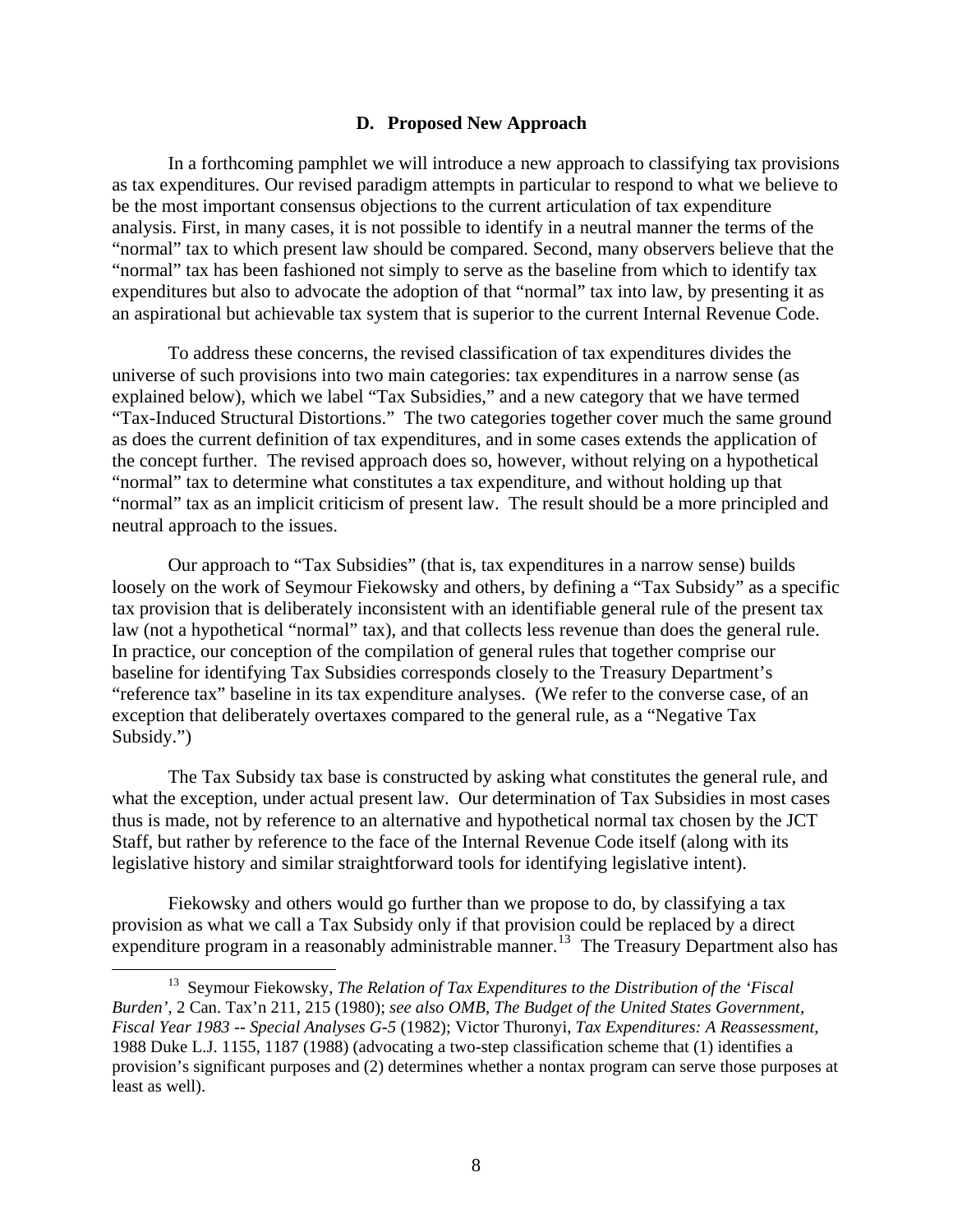adopted this "spending substitute" leg to its definition; we understand, however, that the Treasury Department does not currently exclude any prospective tax expenditure on the grounds that a spending program could not be designed as an effective substitute.

In practice, many Tax Subsidies will satisfy this second test as well, but in the end we believe it better not to add this second test to our definition, for two reasons. First, in some cases the test will lead to new but ultimately fruitless debates about whether a hypothetical spending program could be designed to accomplish the same distributional effects as does a particular tax provision. Second, as explained earlier, we believe that experience has shown that tax expenditure analysis is most successful when applied as a tool of tax policy, rather than budget transparency. In our view, the "spending substitute" leg of the Fiekowsky definition points too much in the direction of the second agenda, by requiring that a Tax Subsidy be convertible into a straightforward spending substitute.

Some important provisions currently identified as tax expenditures cannot easily be described as exceptions to a general rule of present law, because the general rule is not clear from the face of the Internal Revenue Code. In light of this ambiguity, such a provision cannot properly be classified as a tax expenditure (more accurately, a Tax Subsidy) in the proposed narrower sense. If the JCT Staff were to attempt to expand the scope of Tax Subsidies to address these important policy questions by arbitrarily selecting one taxing pattern or another as the general rule, the result would be the same sort of subjective determinations that undermine the utility of a "normal" tax base in the current implementation of tax expenditure analysis.<sup>[14](#page-9-0)</sup>

Present law's "deferral" treatment of the earnings of foreign corporations owned by U.S. persons is one example of a provision that today is treated as a tax expenditure, but that would not be classified as a Tax Subsidy under our proposed definition, because present law is ambiguous as to what constitutes the general rule for taxing foreign earnings. On the one hand, deferral is consistent with the general rules under which the Internal Revenue Code taxes corporations (including its definition of corporate residence). On the other hand, deferral arguably is a departure from the Code's general approach of imposing current tax on business income, wherever earned.<sup>[15](#page-9-1)</sup>

Items like the "deferral" treatment of foreign earnings raise important tax policy issues. Moreover, present law's treatment of these provisions can be criticized on strict economic efficiency grounds. Tax expenditure analysis as currently implemented identifies some of these issues, but does so by reference to the "normal" tax baseline. The result is a sterile debate as to the appropriateness of the choice of that base, which in turn obscures rather than illuminates the important economic efficiency problems that current policies embody.

Our response to the insufficiencies of an inappropriately narrow definition of tax expenditures is to create a second major category of tax expenditures alongside Tax Subsidies,

 <sup>14</sup> *See* Thuronyi, *supra* at 1182-1186.

<span id="page-9-1"></span><span id="page-9-0"></span><sup>15</sup> *See* J. Clifton Fleming, Jr. and Robert J. Peroni*, Reinvigorating Tax Expenditure Analysis and its International Dimension*, 27 Va. Tax Rev. 101, 196-197 (2008).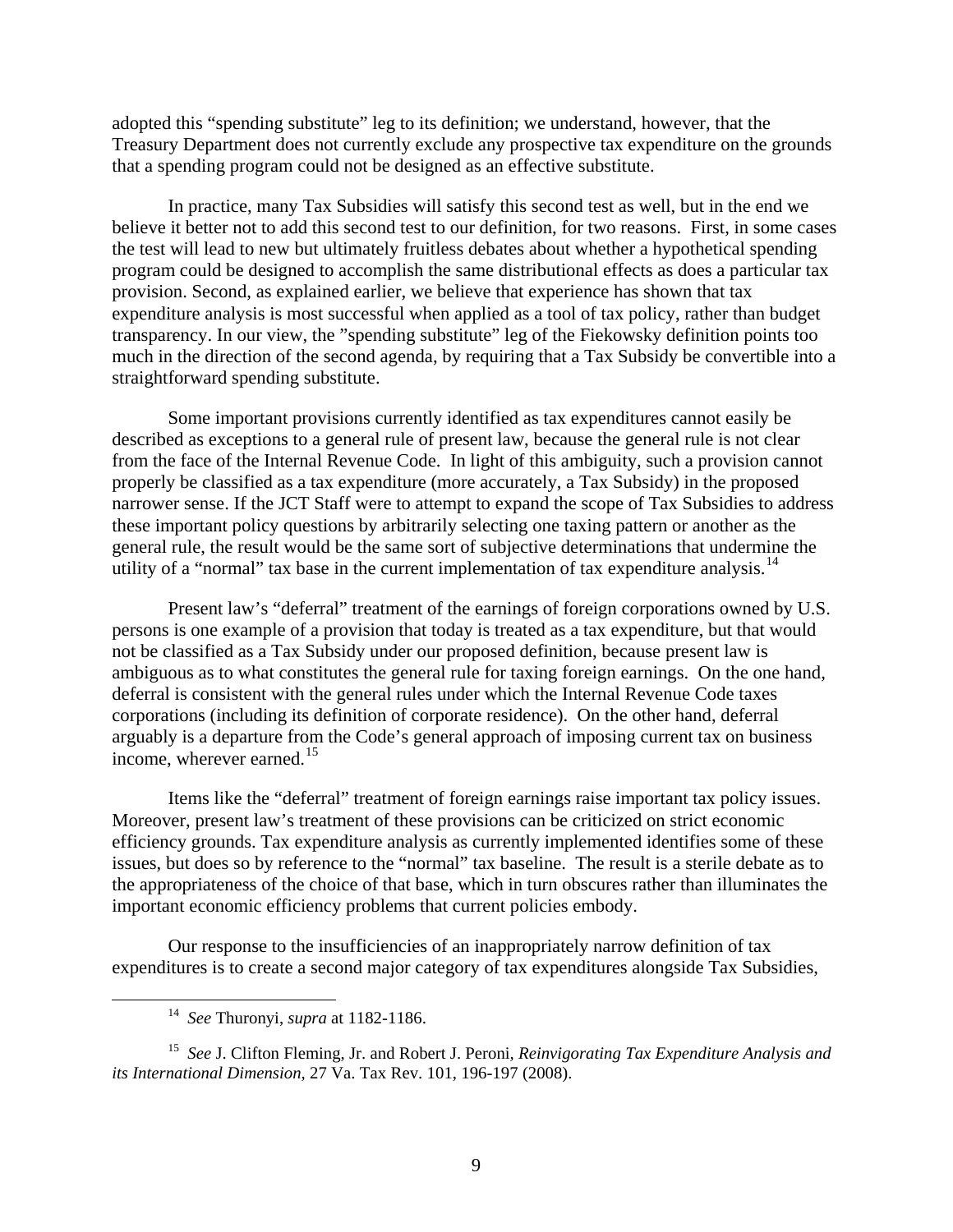which we have labeled "Tax-Induced Structural Distortions." These we define as structural elements of the Internal Revenue Code (not deviations from any clearly identifiable general tax rule and thus not Tax Subsidies) that materially affect economic decisions in a manner that imposes substantial efficiency costs.

An example of a Tax-Induced Structural Distortion, beyond that already given of the "deferral" of foreign earnings, is the differential taxation of debt and equity. The distinction between debt and equity is a Tax-Induced Structural Distortion, because it encourages business firms to leverage their capital structures, but it is not a tax expenditure (Tax Subsidy) in the narrow sense, because there is no clear consensus as to what general rule of tax law, if any, the debt-equity distinction might violate.

We identify and present Tax-Induced Structural Distortions by considering their economic efficiency costs, not by invoking any normative tax system. For example, we analyze the current "deferral" tax treatment of the earnings of foreign subsidiaries as raising two important efficiency concerns: (i) U.S. firms have an incentive under present law not to repatriate "active" foreign earnings to the United States; and (ii) "deferral" also implies a conditionally different tax rate on foreign active business income than the rate that applies to domestic income, and this difference may affect the type and location of business investment when compared either to a wholly domestic enterprise, or a wholly foreign one.

One possible solution to these efficiency concerns is to adopt a territorial tax regime; another is the first solution's polar opposite, that is, to adopt a "full inclusion" tax regime. Each solution in turn raises issues of its own that policymakers should be aware of. Our tax expenditure presentation of this and similar cases, however, will not prejudge the issue (as current tax expenditure analysis arguably does), by holding up one solution or the other as the "normal" tax system.

While tax expenditure analysis can be helpful in identifying equity and simplicity issues as well as efficiency concerns, our definition of Tax-Induced Structural Distortions looks only to the last of these criteria. There are at least three reasons for this decision. First, efficiency is an inherently more neutral construct than is equity (and possibly simplicity), and our overriding objective in rethinking tax expenditures is to move to a system that most observers can accept as neutral and principled. Second, most tax expenditures that are particularly troubling for equity (or simplicity) reasons will be described as Tax Subsidies. Finally, most of the important structural ambiguities in the Internal Revenue Code today relate to the taxation of capital income (that is, business or investment income); efficiency goals loom largest in this context.

It is instructive to compare the two-pronged definition outlined above to the Treasury Department's current two-layer approach to the issue. The Treasury Department employs two concentric tax bases: a "normal" tax that is similar to that currently employed by the JCT Staff, and a "reference" tax base that (like our proposed tax base for identifying Tax Subsidies)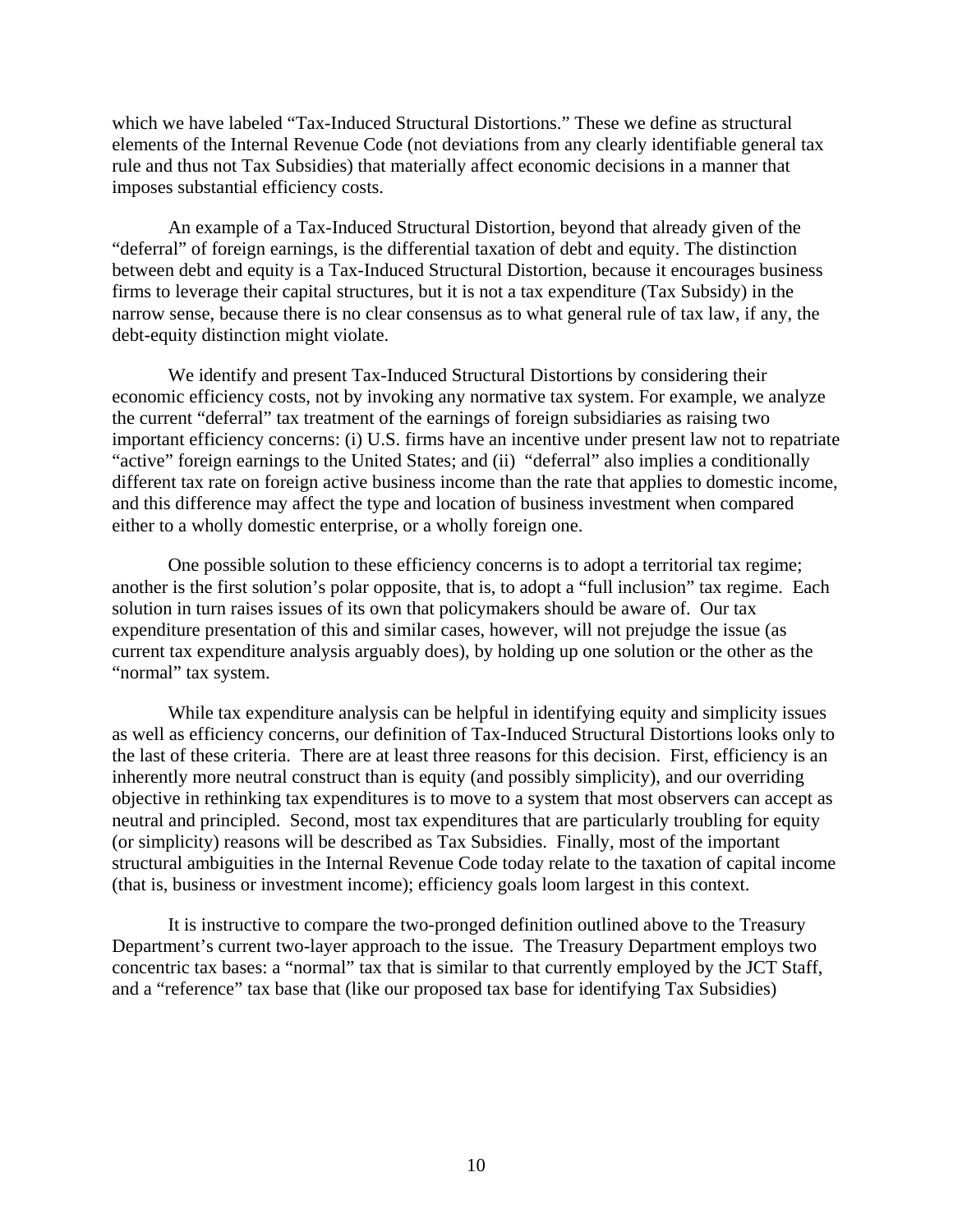constitutes a compilation of the general rules of the Internal Revenue Code and that can be visualized as a subset of the normal tax base.<sup>[16](#page-11-0)</sup>

The Tax Subsidy component of the two-pronged approach advocated here is determined in a manner generally similar to the Treasury Department's reliance on its reference tax base, except that the definition proposed here does not add an incremental judgment (albeit one that has not figured heavily into the current construction of the Treasury Department's list) as to whether a spending program could substitute for the tax provision in question. The definition of a "Tax-Induced Structural Distortion," by contrast, is very different from our understanding of what the Treasury Department does today, because it does not invoke a "normal" tax base at all. Instead, our definition of "Tax-Induced Structural Distortions" relies entirely on an objective inquiry into efficiency considerations. The two legs of our proposed definition thus are intended to be more transparent and objective than is the alternative.

The above discussion arguably overstates the practical differences among the different definitions. The Treasury Department, for example, lists some 152 items as tax expenditures under its "reference tax" baseline. In the Treasury Department's analysis, employing the "normal" tax as the baseline adds only nine additional items.<sup>[17](#page-11-1)</sup> While the JCT Staff's list of tax expenditures historically has included more items than the Treasury Department's, we nonetheless anticipate that our category of Tax Subsidies will comprise the preponderance of items that today are classified as tax expenditures.

We recognize that a few items that today are classified as tax expenditures may not fit neatly either as Tax Subsidies or as Tax-Induced Structural Distortions. We propose to continue to carry those items on our tax expenditure tables to preserve continuity with all of our prior work in this area. We will reevaluate this decision periodically, in light of the success (or failure) of the new approach proposed here.

Finally, the JCT Staff's revised approach to tax expenditure analysis further expands the traditional definition by identifying special provisions that increase the tax burden (above what the general rule would impose) as "negative" tax expenditures. (As previously noted, we label these provisions "Negative Tax Subsidies.") Limitations directly linked to various positive tax expenditures, the alternative minimum tax, and the phase-out of itemized deductions are not classified as negative tax expenditures but instead are considered reductions in those positive expenditures.<sup>[18](#page-11-2)</sup>

<span id="page-11-0"></span> <sup>16</sup> Office of Management and Budget, *Analytical Perspective, Budget of the United States Government, Fiscal Year 2009,* Chapter 19. p. 297.

<span id="page-11-1"></span> $17$  These additional items include: certain accelerated depreciation deductions, the current expensing of research and experimentation expenditures, and the "deferral" of active income earned by foreign subsidiaries of U.S. taxpayers.

<span id="page-11-2"></span><sup>&</sup>lt;sup>18</sup> The phase-out of itemized deductions, also know as the "Pease" limitation after former Representative Donald Pease, is allocated on a pro rata basis for quantitative presentation.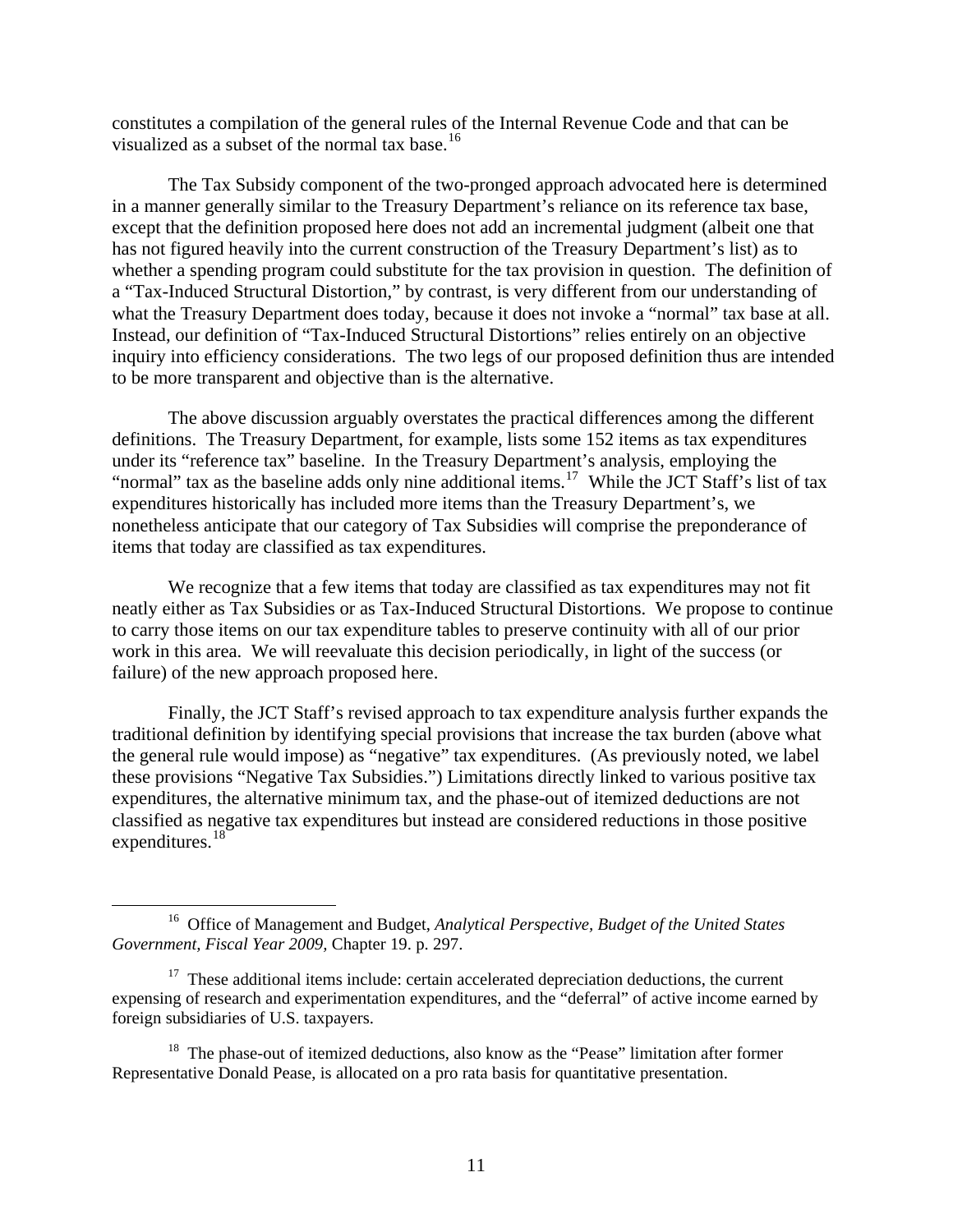#### **E. Estimating the Magnitude of Tax Expenditures**

The JCT Staff's current quantification methodologies for tax expenditures are not tantamount to revenue estimates, for two critically important reasons. First, our annual tax expenditure tables do not take into account the many large interactive effects that would be observed if Congress were simultaneously to repeal all the many tax expenditures that appear on our tables. Second, by tradition, tax expenditures are calculated on a static basis: that is, the behavioral consequences that would follow from repeal are ignored. By contrast, the JCT Staff's actual revenue estimates fully reflect anticipated behavioral effects of the proposal under consideration (subject only to the constraint that in the usual case we do not model any macroeconomic growth effects from the proposal). $^{19}$  $^{19}$  $^{19}$ 

While the principal thrust of JCT's proposed revised approach to tax expenditure analysis is to deemphasize the relevance of the "normal" tax as much as possible, the new approach must still define a baseline from which to measure the magnitude of tax expenditures. As previously described, current tax expenditure analysis employs the "normal" tax as the baseline from which the JCT Staff can calculate the dollar magnitude of a particular tax expenditure.

By contrast, there is no single objective unit of measurement for determining the magnitude of all the provisions that fall within the two-pronged definition of tax expenditures recommended here. The revenues forgone by Tax Subsidies can be calculated by reference to the general rules of the Internal Revenue Code, but by definition this strategy does not work for Tax-Induced Structural Distortions, which are so classified specifically because there is ambiguity as to what is the present law general rule, and what is the exception.

On balance, we believe that the most feasible approach, and the one most consonant with the original legislative history of the Congressional Budget Act, is to follow general present-law tax rules (what the Treasury Department calls its reference tax base) for Tax Subsidies. We will further supplement that information with data for those Tax-Induced Structural Distortions that today are analyzed as tax expenditures by applying our current definition of the normal tax, as reflected in our recent annual tax expenditure pamphlets, *solely* for purposes of this quantification exercise. The end result is a bit complex, but has several practical benefits.

First, we believe that the most important benefit of tax expenditure analysis is that it provides a useful framework from which to evaluate the equity, efficiency and simplicity issues raised by a new proposal or present law. For this purpose, the *categorization* of the rule in question (as a Tax Subsidy, a Tax-Induced Structural Distortion, or not a tax expenditure at all) is more important than the *quantification* of the revenue foregone by the provision. Second, unless we are to quantify the forgone revenues only of Tax Subsidies, some baseline that is more inclusive than present law is needed, and this one has been developed (and modeled) for many years. Third, as described above, the quantification of tax expenditures is not, and has never been, intended to serve any purpose beyond providing rough rank ordering of the relative

<span id="page-12-0"></span> <sup>19</sup> *Inside the JCT Revenue Estimating Process*, A presentation by the Chief of Staff of the Joint Committee on Taxation to the New York State Bar Association, January 29, 2008. Revised January 30, 2008, <http://www.house.gov/jct/Inside\_Revenue\_Estimating.pdf>.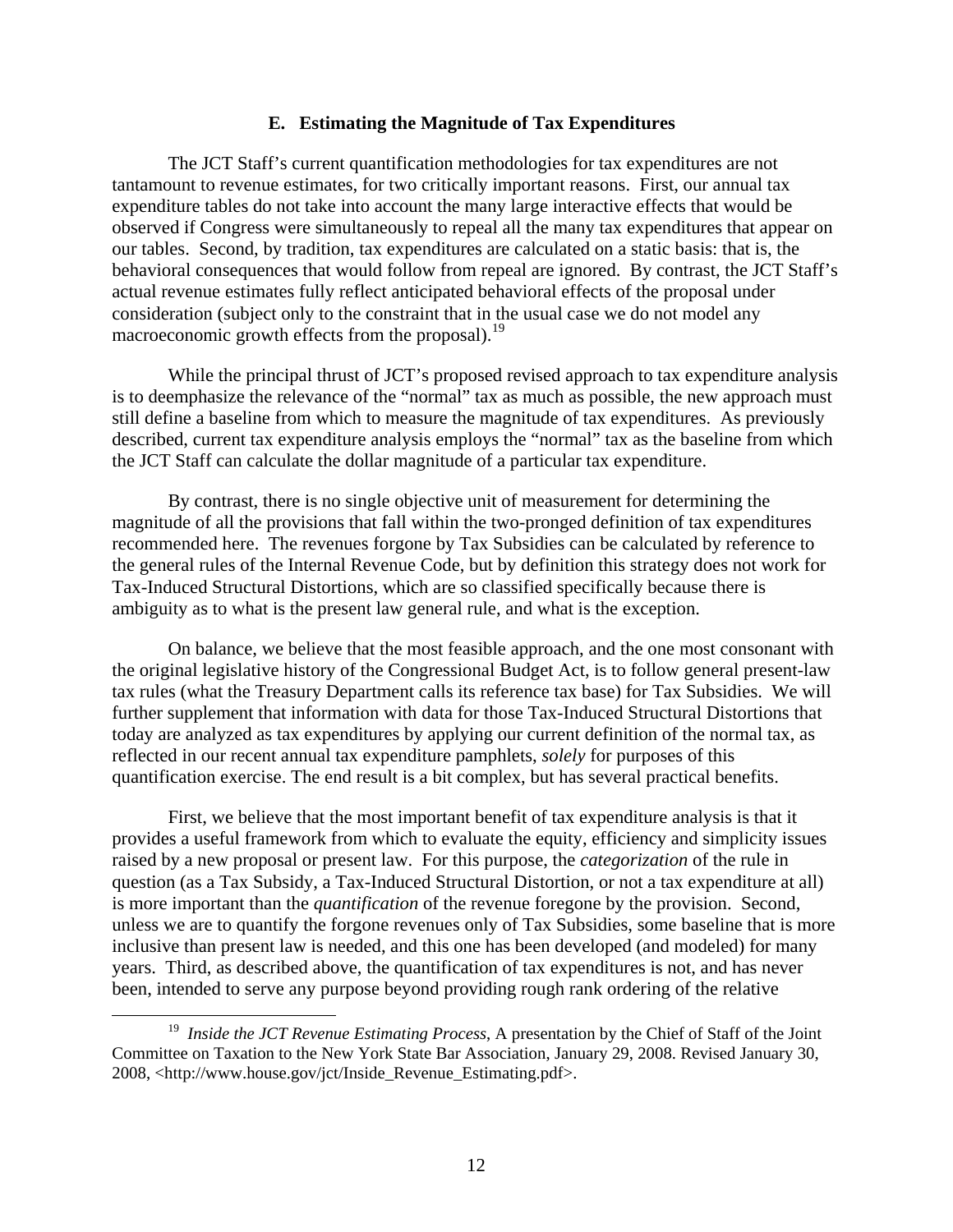importance of different tax expenditures; because the quantification of a tax expenditure has never been presented as tantamount to a revenue estimate, the use of the "normal" tax as the baseline does little practical harm. Finally, this approach preserves continuity with our quantitative presentations of tax expenditures in prior years, which we believe to be helpful to policymakers and researchers alike.

Consistent with current JCT quantitative presentations, we do not envision presenting "outlay equivalents." In the early 1980s, the Treasury Department adopted the concept of "outlay equivalency" for its tax expenditure analysis. In adopting this approach, Treasury presented tax expenditures using the more traditional "revenue loss" method in tandem with the tax expenditures' outlay equivalents. Treasury calculated outlay equivalents in a manner designed to facilitate a "fair" (apples to apples) comparison between tax expenditures and direct government outlays. In calculating outlay equivalents, Treasury considered how a tax expenditure would be converted into a direct outlay and whether the outlay payment itself was likely to be taxable. To arrive at the outlay equivalent amount, Treasury then grossed up the tax expenditure amount to account for any tax liability that would be associated with a direct payment.

While outlay equivalence is a useful concept for considering the budget consequences of converting a tax expenditure into a direct spending program, it is not always clear what the proper tax treatment would be for a direct payment that has been converted from a tax expenditure. Moreover, adoption of outlay equivalents would expose the lack of uniformity in accounting for appropriations, because current government accounting for direct outlays only measures what the government remits on a cash basis and does not take into account directly the taxability to a private person of a direct government payment. Thus, the imposition of outlay equivalence on the tax side alone would be asymmetric. Finally, tax expenditure calculations historically have not been made on an outlay equivalent basis (Treasury itself has stopped using outlay equivalents); a change in methodology would hinder comparisons over time, while a presentation of both outlay equivalents and the more traditional revenue loss calculations could be distracting.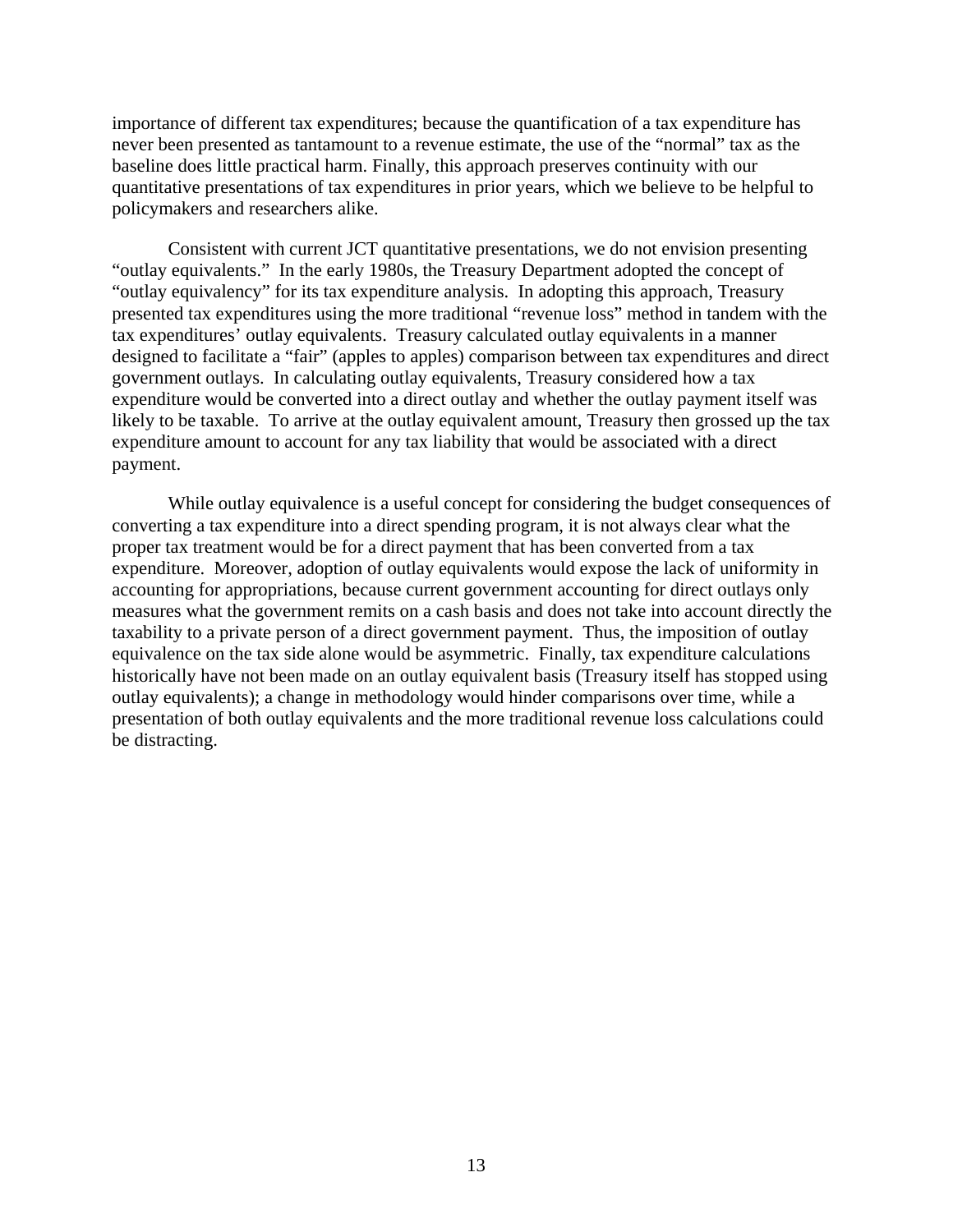#### **F. Subcategories of Tax Subsidies**

The JCT Staff believes that it would be helpful to policymakers to divide Tax Subsidies (i.e., tax expenditures in the narrow sense) into three subcategories. We propose these subdivisions with some reservations, because plausible arguments can be made to categorize many items in more than one subcategory, and we would not wish for classification arguments again to rob tax expenditure analysis of its productive power. We therefore emphasize that these subcategories are meant only to help policymakers to compare Tax Subsidies of like kind to one another; regardless of the subcategories to which we have assigned them, all Tax Subsidies rely on the same fundamental definition.

The subcategories of Tax Subsidies are as follows:

## **1. Tax Transfers**

These generally are payments to persons made without regard to their income tax liability, usually because there was no income tax liability to begin with, or because the person's income tax liability was eliminated by another tax subsidy.<sup>[20](#page-14-0)</sup> Unlike Tax Transfers, other Tax Subsidies only reduce (or increase, in the case of Negative Tax Subsidies) a taxpayer's income tax liability.

The subcategory of Tax Transfers today comprises the refundable portions of the earned income tax credit, child tax credit and the 2008 rebate. These provisions usually are based on perceived need as measured by income. The provisions authorizing these payments are the clearest examples of hybrid tax/spending programs, i.e., they are essentially direct government spending programs that use the tax system for distribution.<sup>[21](#page-14-1)</sup>

#### **2. Social Spending**

This subcategory of Tax Subsidies includes Tax Subsidies that are unrelated to the production of business income and Tax Subsidies related to the supply of labor. These Tax Subsidies often are intended to subsidize or induce behavior (for example, charitable giving) that generally is considered to be unconnected to the production of business income. Examples include the itemized deduction for healthcare expenses, IRA deductions (or exclusions, in the case of Roth IRAs), and the nonrefundable portion of the child care credit. This category also includes the portions of the earned income credit, child tax credit, and 2008 rebate that are not refundable.

<span id="page-14-0"></span><sup>&</sup>lt;sup>20</sup> For evaluation purposes, the refundable portion of a tax expenditure is considered separately from the nonrefundable portion.

<span id="page-14-1"></span> $21$  Tax Transfers are also among the tax expenditures that are close substitutes for existing direct government spending programs. For example, the refundable portion of the earned income credit and child tax credit are similar to non-tax-related government programs (both Federal and State and local) that address financial need and encourage employment of low-income persons.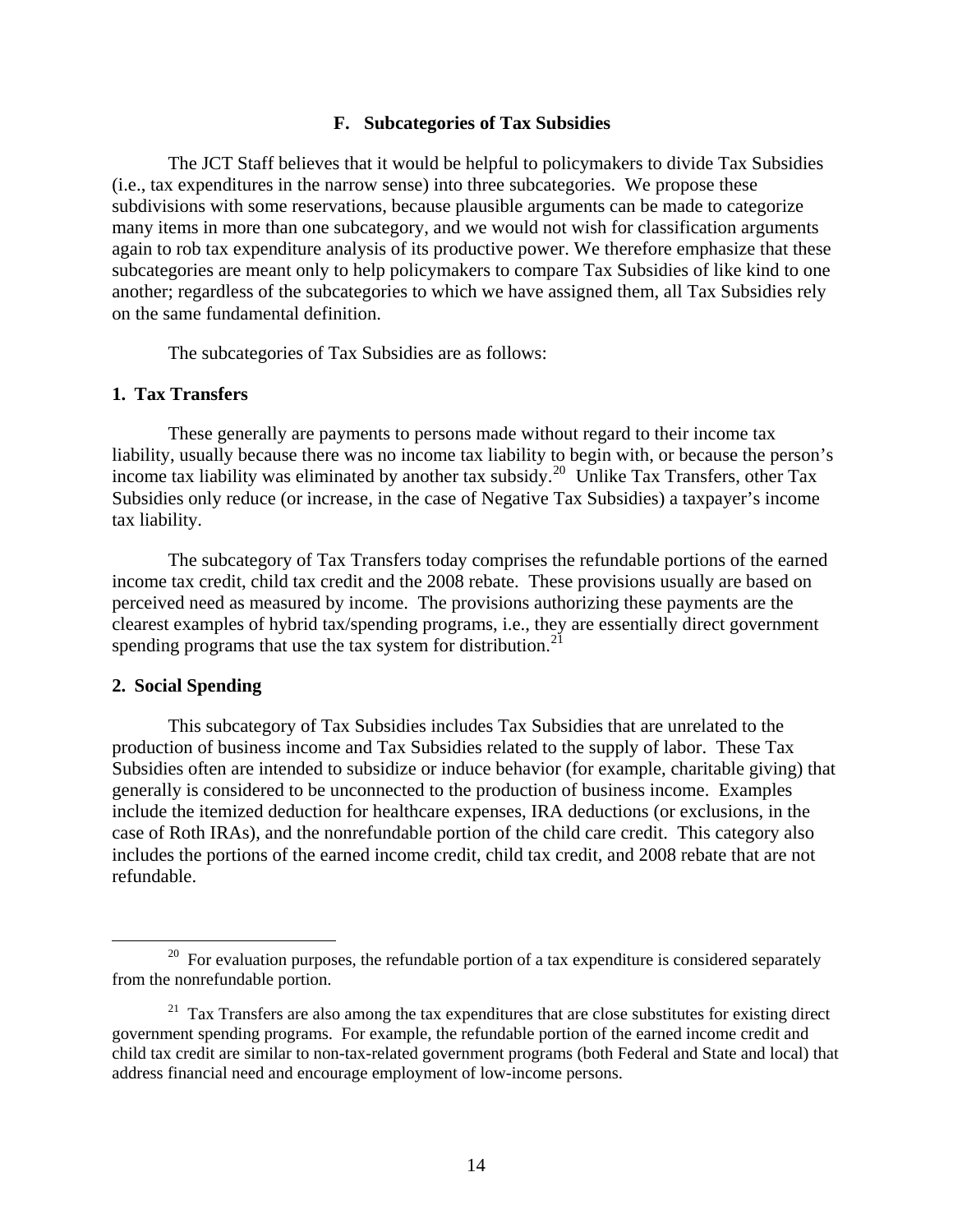In cases where a provision has potentially both business and non-business statutory incidence, we classify the provision based on a judgment about the effect and/or the intent of the provision. Thus, for example, we treat working-condition fringe benefits, which are excludible from employee income (but deductible by businesses), as Tax Subsidies in the Social Spending category rather than in the Business Synthetic Spending category, described below, because this treatment of fringe benefits is generally viewed by analysts as affecting labor supply more than general business decisions.<sup>[22](#page-15-0)</sup> By the same token, IRAs, owing to their role in capital accumulation, are Tax Subsidies that have a link to Business Synthetic Spending. Nevertheless, we classify them as Social Spending, because so much of their design, including their mandatory distribution requirements, is geared toward income support for retirement.

When legislative intent is not readily discernible, the item generally will be classified according to whether or not it is linked directly to production of business income. Thus, we will classify most education subsidies as Social Spending, while various capital income subsidies will be classified as Business Synthetic Spending (or in some cases these items will show up in the other first-order category, as Tax-Induced Structural Distortions).

Owner-occupied housing preferences can rationally be categorized either as Social Spending or in the subcategory of Business Synthetic Spending, depending on whether one views home ownership as primarily a consumption activity or a substitute for an incomeproducing investment. On balance, we believe that they are better described here. Doing so acknowledges that preferences for owner-occupied housing reflect a social policy agenda that transcends the tax law. Moreover, it is more straightforward for non-economists to understand the tax treatment of housing as an exception to the general rule for personal expenditures (no deduction of interest expense or other costs) than it is to see the homeowner as foregoing the rental income that could have been obtained were the housing made available for arm's-length rental.

#### **3. Business Synthetic Spending**

This category includes Tax Subsidies intended to subsidize or induce behavior directly related to the production of business or investment income (but excludes any Tax Subsidies related to the supply of labor). Examples of Business Synthetic Spending include the deduction for income attributable to domestic production activities, the completed contract method of accounting rules, various energy subsidies, the last-in-first-out method of accounting and the expensing of soil and water conservation payments.

In summary, we hope that our division of Tax Subsidies into these subcategories will facilitate consensus on the principles that are relevant to the evaluation of a particular Tax Subsidy. All tax subsidies raise questions of equity, efficiency and fairness. The three

<span id="page-15-0"></span> $22$  The legislative and executive branch histories of enactment and implementation of these provisions also support the incidence assumption, because this tax treatment of fringe benefits primarily was considered to affect decisions about labor supply and other laborer concerns such as health and retirement.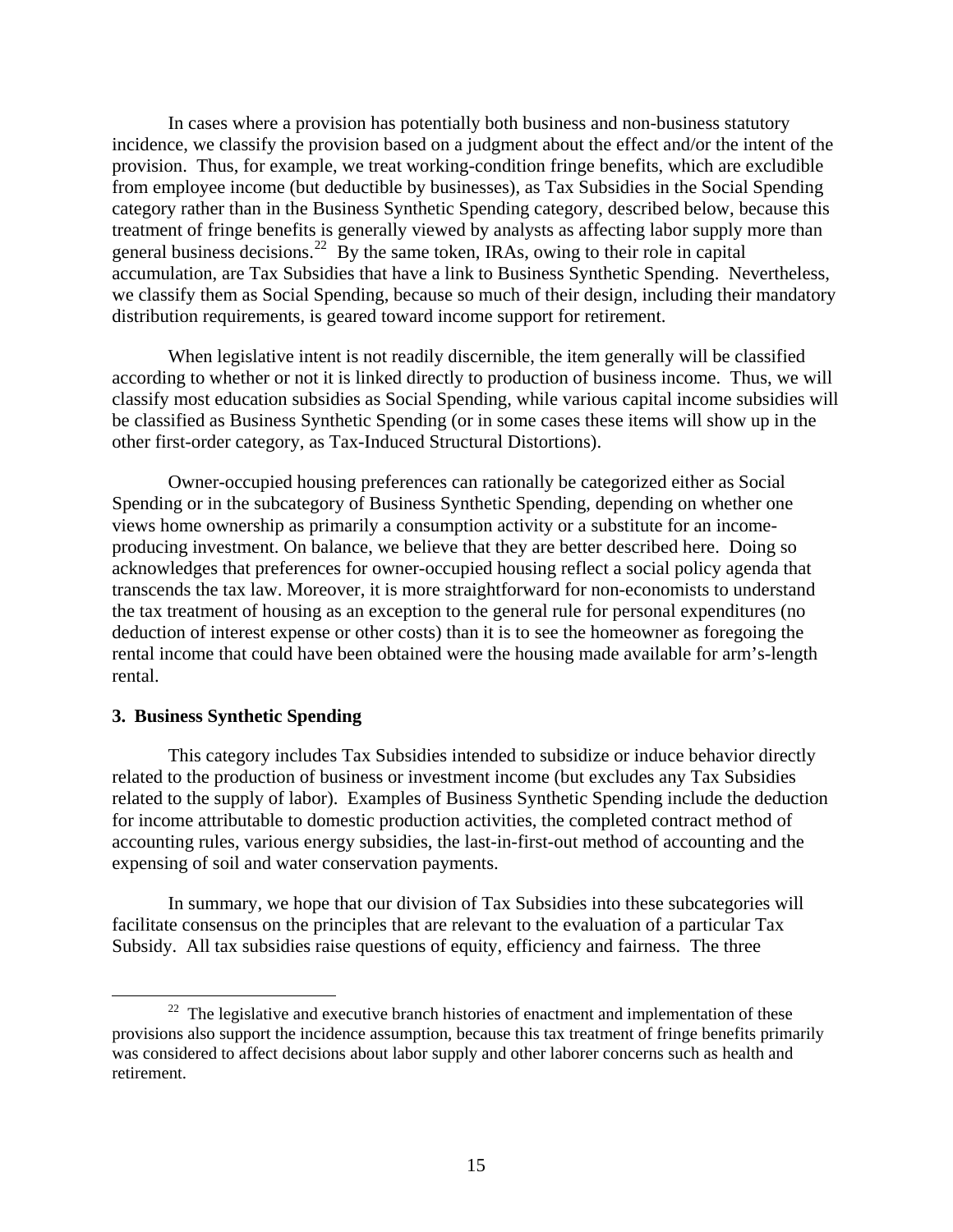subcategories can be useful, however, to suggest that these factors have different weights across the different subcategories.

For example, targeting and incentive effects are likely to be most important in the evaluation of a Tax Transfer intended to aid low-income persons. Effects on income distribution may be less important, however, to the evaluation of a Social Spending provision than is its efficacy in achieving a specific societal goal. For an item in the Business Synthetic Spending subcategory, concerns regarding certainty and efficiency may be more relevant than for items in the other two subcategories.

Tradeoffs among competing goals are a necessity in the design of any tax provision. The subcategories of Tax Subsidies are intended simply to assist in making and understanding these tradeoffs.